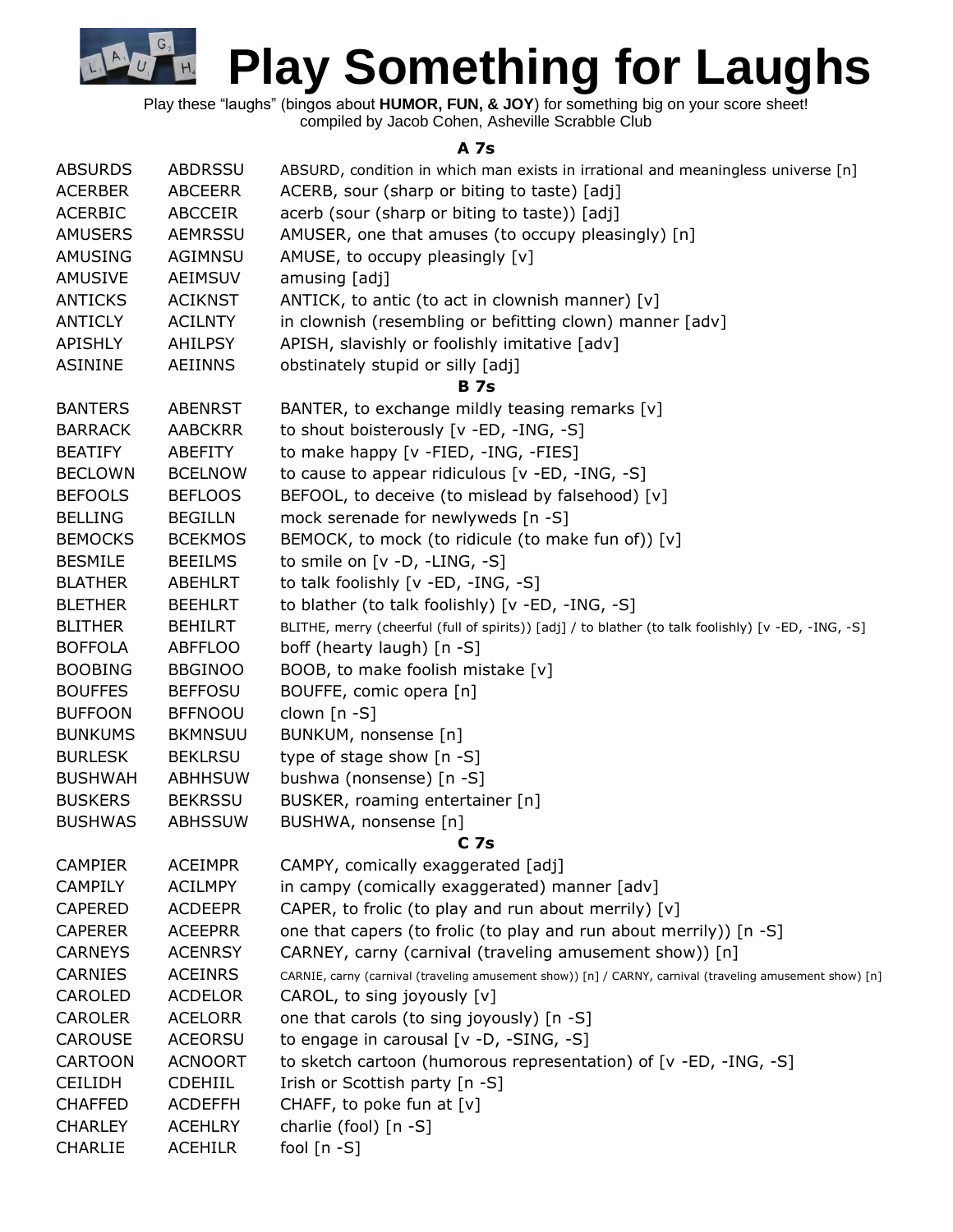Play these "laughs" (bingos about **HUMOR, FUN, & JOY**) for something big on your score sheet! compiled by Jacob Cohen, Asheville Scrabble Club

G.

| <b>CHIVARI</b> | ACHIIRV        | to chivaree (to perform mock serenade) [v -ED, -ING, -ES]               |  |  |  |
|----------------|----------------|-------------------------------------------------------------------------|--|--|--|
| <b>CHORTLE</b> | <b>CEHLORT</b> | to chuckle with glee [v -D, -LING, -S]                                  |  |  |  |
| <b>CHUCKLE</b> | <b>CCEHKLU</b> | to laugh quietly [v -D, -LING, -S]                                      |  |  |  |
| <b>CIRCUSY</b> | <b>CCIRSUY</b> | CIRCUS, public entertainment [adj]                                      |  |  |  |
| <b>CLOWNED</b> | <b>CDELNOW</b> | CLOWN, to act like clown (humorous performer) [v]                       |  |  |  |
| <b>CODDING</b> | <b>CDDGINO</b> | COD, to fool (to deceive (to mislead by falsehood)) [v]                 |  |  |  |
| COMEDIC        | <b>CCDEIMO</b> | pertaining to comedy (humorous play, movie, or other work) [adj]        |  |  |  |
| COMICAL        | <b>ACCILMO</b> | funny (causing laughter or amusement) [adj]                             |  |  |  |
| <b>COPYCAT</b> | <b>ACCOPTY</b> | to imitate (to behave in same way as) [v -TTED, -TTING, -S]             |  |  |  |
| <b>COPYING</b> | <b>CGINOPY</b> | COPY, to imitate (to behave in same way as) [v]                         |  |  |  |
| <b>COPYIST</b> | <b>CIOPSTY</b> | imitator (one that imitates (to behave in same way as)) [n -S]          |  |  |  |
| <b>CORNIER</b> | <b>CEINORR</b> | CORNY, trite (used so often as to be made commonplace) [adj]            |  |  |  |
| <b>CORNILY</b> | <b>CILNORY</b> | in corny (trite (used so often as to be made commonplace)) manner [adv] |  |  |  |
|                |                | <b>D</b> 7s                                                             |  |  |  |
| <b>DAFFIER</b> | <b>ADEFFIR</b> | DAFFY, silly (showing lack of good sense) [adj]                         |  |  |  |
| <b>DAFFILY</b> | <b>ADFFILY</b> | DAFFY, silly (showing lack of good sense) [adv]                         |  |  |  |
| <b>DAMFOOL</b> | <b>ADFLMOO</b> | stupid or foolish person [n -S]                                         |  |  |  |
| <b>DEADPAN</b> | <b>AADDENP</b> | to act without emotion [v -NNED, -NNING, -S]                            |  |  |  |
| DERIDED        | <b>DDDEEIR</b> | DERIDE, to ridicule [v]                                                 |  |  |  |
| <b>DERIDER</b> | <b>DDEEIRR</b> | one that derides (to ridicule) [n -S]                                   |  |  |  |
| <b>DERIDES</b> | <b>DDEEIRS</b> | DERIDE, to ridicule [v]                                                 |  |  |  |
| <b>DIPPIER</b> | <b>DEIIPPR</b> | DIPPY, foolish (lacking good sense or judgment) [adj]                   |  |  |  |
| <b>DISEUSE</b> | <b>DEEISSU</b> | female entertainer [n -S]                                               |  |  |  |
| <b>DISPORT</b> | <b>DIOPRST</b> | to amuse oneself $[v - ED, -ING, -S]$                                   |  |  |  |
| <b>DITSIER</b> | DEIIRST        | DITSY, silly, eccentric [adj]                                           |  |  |  |
| <b>DITZIER</b> | <b>DEIIRTZ</b> | DITZY, ditsy (silly, eccentric) [adj]                                   |  |  |  |
| <b>DOBBIES</b> | <b>BBDEIOS</b> | DOBBY, fool [n]                                                         |  |  |  |
| <b>DODGEMS</b> | <b>DDEGMOS</b> | DODGEM, amusement park ride [n]                                         |  |  |  |
| <b>DORKIER</b> | <b>DEIKORR</b> | DORKY, stupid, foolish [adj]                                            |  |  |  |
| <b>DROLLED</b> | <b>DDELLOR</b> | DROLL, to jest (to joke (to say something amusing)) [v]                 |  |  |  |
| <b>DROLLER</b> | <b>DELLORR</b> | DROLL, comical (funny (causing laughter or amusement)) [adj]            |  |  |  |
| <b>DUFUSES</b> | <b>DEFSSUU</b> | DUFUS, doofus (stupid or foolish person) [n]                            |  |  |  |
|                |                | E 7s                                                                    |  |  |  |
| <b>ELATION</b> | <b>AEILNOT</b> | feeling of great joy [n -S]                                             |  |  |  |
| <b>ENCHANT</b> | <b>ACEHNNT</b> | to delight [v -ED, -ING, -S]                                            |  |  |  |
| <b>ENJOYED</b> | <b>DEEJNOY</b> | ENJOY, to receive pleasure from [v]                                     |  |  |  |
| <b>ENJOYER</b> | <b>EEJNORY</b> | one that enjoys (to receive pleasure from) [n -S]                       |  |  |  |
| <b>ENLIVEN</b> | <b>EEILNNV</b> | to make lively [v -ED, -ING, -S]                                        |  |  |  |
| <b>ESCAPER</b> | <b>ACEEPRS</b> | one that escapes (to get away) [n -S]                                   |  |  |  |
|                |                | <b>F</b> 7s                                                             |  |  |  |
| <b>FARCERS</b> | <b>ACEFRRS</b> | FARCER, farceur (joker (one that jokes (joke))) [n]                     |  |  |  |
| <b>FARCEUR</b> | ACEFRRU        | joker (one that jokes (to say something amusing)) [n -S]                |  |  |  |
| <b>FARCING</b> | <b>ACFGINR</b> | FARCE, to fill out with witty material [v]                              |  |  |  |
| <b>FATUITY</b> | AFITTUY        | something foolish or stupid [n -TIES]                                   |  |  |  |
| <b>FESTIVE</b> | <b>EEFISTV</b> | of or befitting festival [adj]                                          |  |  |  |
| <b>FIESTAS</b> | <b>AEFISST</b> | FIESTA, festival (day or time of celebration) [n]                       |  |  |  |
| <b>FLEERED</b> | <b>DEEEFLR</b> | FLEER, to deride (to ridicule (to make fun of)) [v]                     |  |  |  |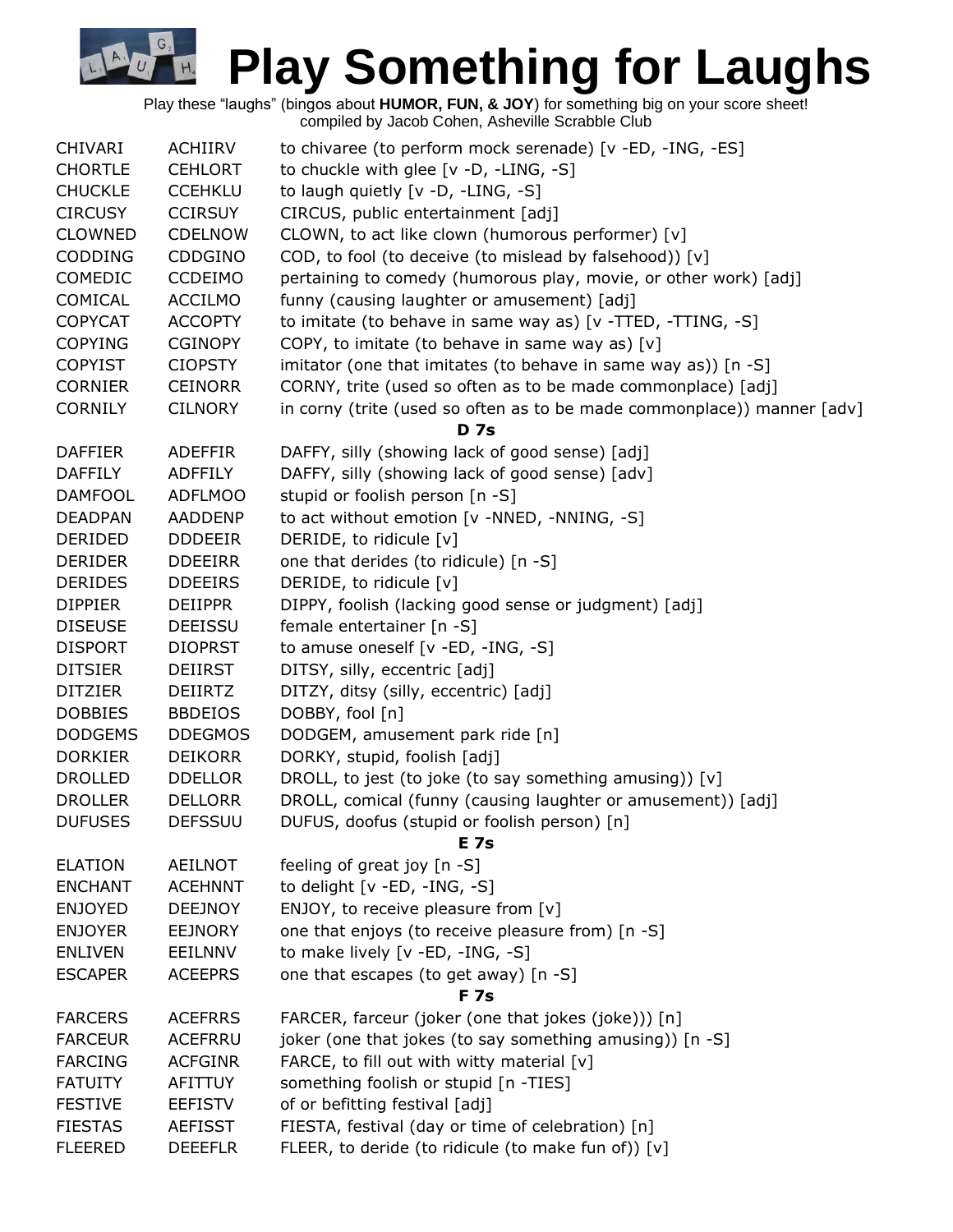Play these "laughs" (bingos about **HUMOR, FUN, & JOY**) for something big on your score sheet! compiled by Jacob Cohen, Asheville Scrabble Club

G

| <b>FOLLIES</b> | <b>EFILLOS</b> | FOLLY, foolish idea or action [n]                                      |  |  |  |
|----------------|----------------|------------------------------------------------------------------------|--|--|--|
| <b>FOOLERY</b> | <b>EFLOORY</b> | foolish behavior or speech [n -RIES]                                   |  |  |  |
| <b>FOOLING</b> | <b>FGILNOO</b> | FOOL, to deceive (to mislead by falsehood) [v]                         |  |  |  |
| <b>FOOLISH</b> | <b>FHILOOS</b> | lacking good sense or judgment [adj -ER, -EST]                         |  |  |  |
| <b>FRIBBLE</b> | <b>BBEFILR</b> | to act foolishly [v -D, -S, -LING]                                     |  |  |  |
| <b>FRISKED</b> | <b>DEFIKRS</b> | FRISK, to move or leap about playfully [v]                             |  |  |  |
| <b>FRISKER</b> | <b>EFIKRRS</b> | one that frisks (to move or leap about playfully) [n -S]               |  |  |  |
| <b>FRIVOLS</b> | <b>FILORSV</b> | FRIVOL, to behave playfully [v]                                        |  |  |  |
| <b>FUNFAIR</b> | AFFINRU        | amusement park [n -S]                                                  |  |  |  |
| <b>FUNFEST</b> | <b>EFFNSTU</b> | party for fun [n -S]                                                   |  |  |  |
| <b>FUNNEST</b> | <b>EFNNSTU</b> | FUN, providing enjoyment [adj]                                         |  |  |  |
| <b>FUNNIER</b> | EFINNRU        | FUNNY, causing laughter or amusement [adj]                             |  |  |  |
| <b>FUNNIES</b> | <b>EFINNSU</b> | FUNNY, comic strip [n]                                                 |  |  |  |
| <b>FUNNILY</b> | <b>FILNNUY</b> | FUNNY, causing laughter or amusement [adv]                             |  |  |  |
| <b>FUNNING</b> | <b>FGINNNU</b> | FUN, to act playfully [v]                                              |  |  |  |
| <b>FUNPLEX</b> | <b>EFLNPUX</b> | building with facilities for sports and games [n -ES]                  |  |  |  |
| <b>FUNSTER</b> | <b>EFNRSTU</b> | one that makes fun, comedian [n -S]                                    |  |  |  |
|                |                | <b>G</b> 7s                                                            |  |  |  |
| <b>GABFEST</b> | <b>ABEFGST</b> | informal gathering for general talk [n -S]                             |  |  |  |
| <b>GAGSTER</b> | <b>AEGGRST</b> | gagman (one who writes jokes) [n -S]                                   |  |  |  |
| <b>GAMBOLS</b> | <b>ABGLMOS</b> | GAMBOL, to leap about playfully [v]                                    |  |  |  |
| <b>GAUDIES</b> | ADEGISU        | GAUDY, festival (day or time of celebration) [n]                       |  |  |  |
| GAWMOGE        | AEGGMOW        | clownish person [n -S]                                                 |  |  |  |
| <b>GAYNESS</b> | <b>AEGNSSY</b> | state of being gay (merry (cheerful (full of spirits))) [n -ES]        |  |  |  |
| <b>GECKING</b> | <b>CEGGIKN</b> | GECK, to mock (to ridicule (to make fun of)) [v]                       |  |  |  |
| <b>GEISHAS</b> | <b>AEGHISS</b> | GEISHA, Japanese girl trained to entertain [n]                         |  |  |  |
| <b>GIGGLED</b> | <b>DEGGGIL</b> | GIGGLE, to laugh in silly manner $[v]$                                 |  |  |  |
| <b>GIGGLER</b> | <b>EGGGILR</b> | one that giggles (to laugh in silly manner) [n -S]                     |  |  |  |
| <b>GIGGLES</b> | <b>EGGGILS</b> | GIGGLE, to laugh in silly manner [v]                                   |  |  |  |
| <b>GIGLETS</b> | <b>EGGILST</b> | GIGLET, playful girl [n]                                               |  |  |  |
| <b>GIGLOTS</b> | <b>GGILOST</b> | GIGLOT, giglet (playful girl) [n]                                      |  |  |  |
| <b>GLAIKET</b> | <b>AEGIKLT</b> | glaikit (foolish (lacking good sense or judgment)) [adj]               |  |  |  |
| <b>GLAIKIT</b> | AGIIKLT        | foolish (lacking good sense or judgment) [adj]                         |  |  |  |
| <b>GLEEFUL</b> | <b>EEFGLLU</b> | merry (cheerful (full of spirits)) [adj]                               |  |  |  |
| <b>GLEEKED</b> | <b>DEEEGKL</b> | GLEEK, to gibe (to jeer (to mock (to ridicule))) [v]                   |  |  |  |
| <b>GOMERAL</b> | <b>AEGLMOR</b> | fool $[n - S]$                                                         |  |  |  |
| <b>GOMEREL</b> | <b>EEGLMOR</b> | gomeral (fool) [n -S]                                                  |  |  |  |
| <b>GOMERIL</b> | <b>EGILMOR</b> | gomeral (fool) [n -S]                                                  |  |  |  |
| <b>GOOFIER</b> | <b>EFGIOOR</b> | GOOFY, silly (showing lack of good sense) [adj]                        |  |  |  |
| <b>GOOFILY</b> | <b>FGILOOY</b> | GOOFY, silly (showing lack of good sense) [adv]                        |  |  |  |
| <b>GRINNED</b> | <b>DEGINNR</b> | GRIN, to smile broadly [v]                                             |  |  |  |
| <b>GRINNER</b> | <b>EGINNRR</b> | one that grins (to smile broadly) [n -S]                               |  |  |  |
| <b>GRUMMER</b> | EGMMRRU        | GRUM, morose (sullen (showing brooding ill humor or resentment)) [adj] |  |  |  |
| <b>GRUNTLE</b> | <b>EGLNRTU</b> | to put in good humor [v -D, -LING, -S]                                 |  |  |  |
| <b>GUFFAWS</b> | <b>AFFGSUW</b> | GUFFAW, to laugh loudly [v]                                            |  |  |  |
| <b>GUSTOES</b> | <b>EGOSSTU</b> | GUSTO, vigorous enjoyment [n]                                          |  |  |  |
|                |                |                                                                        |  |  |  |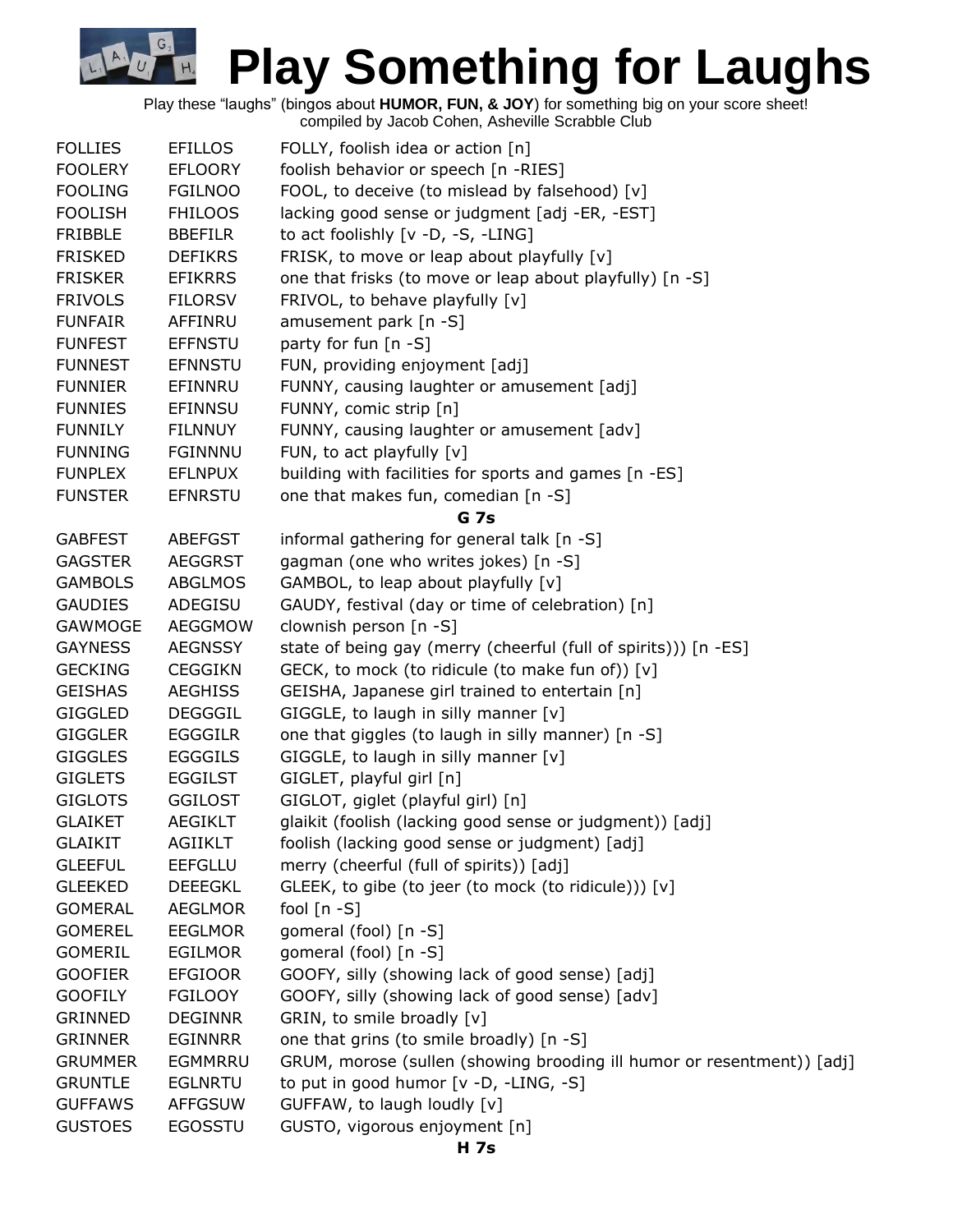Play these "laughs" (bingos about **HUMOR, FUN, & JOY**) for something big on your score sheet!

compiled by Jacob Cohen, Asheville Scrabble Club

G.

| <b>HALFWIT</b> | <b>AFHILTW</b> | foolish or stupid person [n -S]                                                        |  |  |  |  |
|----------------|----------------|----------------------------------------------------------------------------------------|--|--|--|--|
| <b>HAPPIER</b> | <b>AEHIPPR</b> | HAPPY, marked by joy [adj]                                                             |  |  |  |  |
| <b>HAPPILY</b> | AHILPPY        | HAPPY, marked by joy [adv]                                                             |  |  |  |  |
| <b>HAVEREL</b> | <b>AEEHLRV</b> | fool $[n - S]$                                                                         |  |  |  |  |
| <b>HAZINGS</b> | <b>AGHINSZ</b> | HAZING, attempt to embarrass or ridicule [n]                                           |  |  |  |  |
| <b>HEEHAWS</b> | <b>AEEHHSW</b> | HEEHAW, to guffaw (to laugh loudly) [v]                                                |  |  |  |  |
| <b>HIJINKS</b> | <b>HIIJKNS</b> | mischievous fun [n]                                                                    |  |  |  |  |
| <b>HOGMANE</b> | <b>AEGHMNO</b> | hogmanay (Scottish celebration) [n -S]                                                 |  |  |  |  |
| <b>HORNING</b> | <b>GHINNOR</b> | mock serenade for newlyweds [n -S]                                                     |  |  |  |  |
| <b>HOSTESS</b> | <b>EHOSSST</b> | to act as hostess (woman who entertains socially) [v -ED, -ING, -ES]                   |  |  |  |  |
| <b>HOSTING</b> | <b>GHINOST</b> | HOST, to entertain socially [v]                                                        |  |  |  |  |
| <b>HUMORED</b> | <b>DEHMORU</b> | HUMOR, to indulge (to yield to desire of) [v]                                          |  |  |  |  |
| <b>HUMOURS</b> | <b>HMORSUU</b> | HUMOUR, to humor (to indulge (to yield to desire of)) [v]                              |  |  |  |  |
|                |                | I 7s                                                                                   |  |  |  |  |
| <b>INANELY</b> | <b>AEILNNY</b> | INANE, nonsensical [adv]                                                               |  |  |  |  |
| <b>INANEST</b> | <b>AEINNST</b> | INANE, nonsensical [adj]                                                               |  |  |  |  |
| <b>INANITY</b> | <b>AIINNTY</b> | something that is inane (nonsensical) [n -TIES]                                        |  |  |  |  |
| <b>IRONIES</b> | <b>EIINORS</b> | IRONY, use of words to express opposite of what is literally said [n]                  |  |  |  |  |
| <b>IRONIST</b> | <b>IINORST</b> | one who uses irony (use of words to express opposite of what is literally said) [n -S] |  |  |  |  |
|                |                | J <sub>7s</sub>                                                                        |  |  |  |  |
| <b>JANNEYS</b> | <b>AEJNNSY</b> | JANNEY, to janny (to act as disguised merrymaker at Christmas) [v]                     |  |  |  |  |
| <b>JANNIED</b> | ADEIJNN        | JANNY, to act as disguised merrymaker at Christmas [v]                                 |  |  |  |  |
| <b>JANNIES</b> | <b>AEIJNNS</b> | JANNY, to act as disguised merrymaker at Christmas [v]                                 |  |  |  |  |
| <b>JEERERS</b> | <b>EEEJRRS</b> | JEERER, one that jeers (to mock (to ridicule)) [n]                                     |  |  |  |  |
| <b>JEERING</b> | <b>EEGIJNR</b> | JEER, to mock (to ridicule (to make fun of)) [v]                                       |  |  |  |  |
| <b>JESTERS</b> | <b>EEJRSST</b> | JESTER, one that jests (to joke (to say something amusing)) [n]                        |  |  |  |  |
| <b>JESTFUL</b> | <b>EFJLSTU</b> | tending to jest [adj]                                                                  |  |  |  |  |
| <b>JESTING</b> | <b>EGIJNST</b> | act of one who jests [n -S] / JEST, to joke (to say something amusing) [v]             |  |  |  |  |
| <b>JOCOSER</b> | <b>CEJOORS</b> | JOCOSE, humorous (funny; witty) [adj]                                                  |  |  |  |  |
| <b>JOCULAR</b> | <b>ACJLORU</b> | given to joking [adj]                                                                  |  |  |  |  |
| <b>JOKIEST</b> | <b>EIJKOST</b> | JOKEY, amusing [adj] / JOKY, jokey (amusing) [adj]                                     |  |  |  |  |
| <b>JOLLIED</b> | DEIJLLO        | JOLLY, to put in good humor for one's own purposes [v]                                 |  |  |  |  |
| <b>JOLLIER</b> | <b>EIJLLOR</b> | JOLLY, cheerful (full of spirits) [adj] / one who puts others in good humor [n -S]     |  |  |  |  |
| <b>JOLLIES</b> | <b>EIJLLOS</b> | JOLLY, to put in good humor for one's own purposes [v]                                 |  |  |  |  |
| <b>JOLLIFY</b> | <b>FIJLLOY</b> | to make jolly [v -FIED, -FIES, -ING] / JOLLY, cheerful (full of spirits) [adv]         |  |  |  |  |
| <b>JOLLILY</b> | <b>IJLLLOY</b> | cheerful (full of spirits) [adv]                                                       |  |  |  |  |
| <b>JOLLITY</b> | <b>IJLLOTY</b> | mirth (spirited gaiety) [n -TIES]                                                      |  |  |  |  |
| <b>JOSHERS</b> | <b>EHJORSS</b> | JOSHER, one that joshes (to tease (to make fun of)) [n]                                |  |  |  |  |
| <b>JOSHING</b> | <b>GHIJNOS</b> | act of teasing (to make fun of) [n -S] / JOSH, to tease (to make fun of) [v]           |  |  |  |  |
| <b>JOYANCE</b> | <b>ACEJNOY</b> | gladness (state of being glad (feeling pleasure)) [n -S]                               |  |  |  |  |
| <b>JOYRIDE</b> | <b>DEIJORY</b> | to take automobile ride for pleasure [v -DDEN, -RODE, -DING, -S]                       |  |  |  |  |
| <b>JOYRODE</b> | <b>DEJOORY</b> | JOYRIDE, to take automobile ride for pleasure [v]                                      |  |  |  |  |
| <b>JUBILEE</b> | BEEIJLU        | celebration [n -S]                                                                     |  |  |  |  |
| <b>JUBILES</b> | <b>BEIJLSU</b> | JUBILE, jubilee (celebration) [n]                                                      |  |  |  |  |
|                |                | <b>K7s</b>                                                                             |  |  |  |  |
| <b>KEGGERS</b> | <b>EEGGKRS</b> | KEGGER, party having one or more kegs of beer [n]                                      |  |  |  |  |
| <b>KERMESS</b> | <b>EEKMRSS</b> | kermis (festival (day or time of celebration)) [n -ES]                                 |  |  |  |  |
|                |                |                                                                                        |  |  |  |  |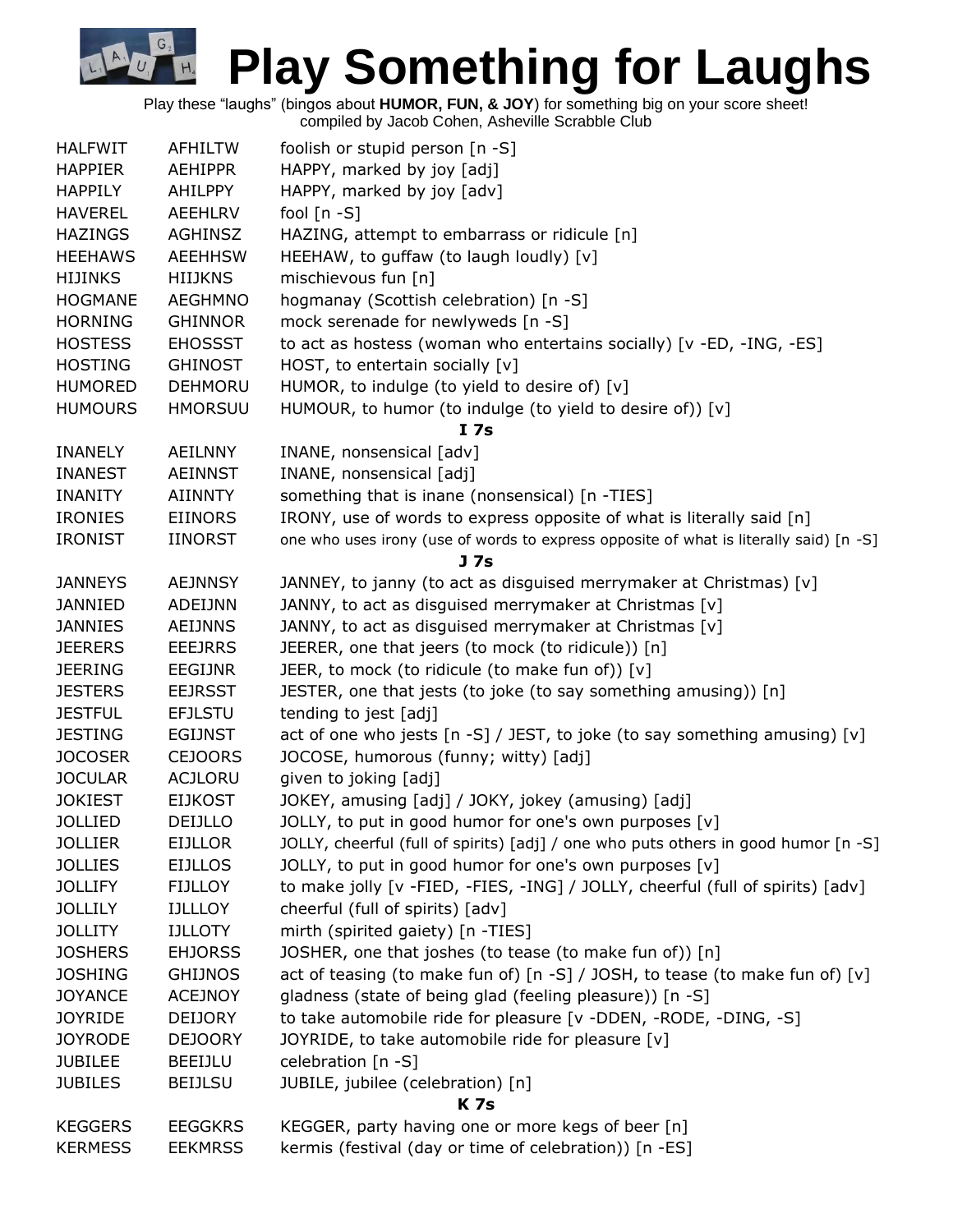Play these "laughs" (bingos about **HUMOR, FUN, & JOY**) for something big on your score sheet! compiled by Jacob Cohen, Asheville Scrabble Club

G.

| <b>KIDDERS</b> | <b>DDEIKRS</b> | KIDDER, one that kids (to tease (to make fun of)) [n]                                          |  |  |  |
|----------------|----------------|------------------------------------------------------------------------------------------------|--|--|--|
| <b>KIDDING</b> | <b>DDGIIKN</b> | KID, to tease (to make fun of) $[v]$                                                           |  |  |  |
| <b>KILLJOY</b> | <b>IJKLLOY</b> | one who spoils fun of others [n -S]                                                            |  |  |  |
| <b>KIRMESS</b> | <b>EIKMRSS</b> | kermis (festival (day or time of celebration)) [n -S]                                          |  |  |  |
| <b>KOOKIER</b> | <b>EIKKOOR</b> | KOOKIE, kooky (eccentric) [adj] / KOOKY [adj]                                                  |  |  |  |
| <b>KOOKILY</b> | <b>IKKLOOY</b> | KOOKY, eccentric [adv]                                                                         |  |  |  |
| <b>KVELLED</b> | <b>DEEKLLV</b> | KVELL, to exclaim joyfully [v]                                                                 |  |  |  |
|                |                | L <sub>7s</sub>                                                                                |  |  |  |
| LADDISM        | <b>ADDILMS</b> | boisterous macho behavior by lads [n -S]                                                       |  |  |  |
| <b>LAMPOON</b> | <b>ALMNOOP</b> | to ridicule in satirical composition [v -ED, -ING, -S]                                         |  |  |  |
| <b>LARKERS</b> | <b>AEKLRRS</b> | LARKER, one that larks (to behave playfully) [n]                                               |  |  |  |
| LARKIER        | AEIKLRR        | LARKY, playful (frolicsome) [adj]                                                              |  |  |  |
| LARKING        | AGIKLNR        | LARK, to behave playfully [v]                                                                  |  |  |  |
| LARKISH        | <b>AHIKLRS</b> | playful (frolicsome) [adj]                                                                     |  |  |  |
| LAUGHED        | ADEGHLU        | LAUGH, to express emotion, typically mirth, by series of inarticulate sounds [v]               |  |  |  |
| LAUGHER        | AEGHLRU        | one that laughs (to express emotion, typically mirth, by series of inarticulate sounds) [n -S] |  |  |  |
| <b>LEWDEST</b> | <b>DEELSTW</b> | LEWD, obscene (indecent (not decent)) [adj]                                                    |  |  |  |
| <b>LOONEYS</b> | <b>ELNOOSY</b> | LOONEY, loony (loony person) [n]                                                               |  |  |  |
| <b>LOONIER</b> | <b>EILNOOR</b> | LOONEY, loony (crazy (insane (mentally unsound))) [adj] / LOONY [adj]                          |  |  |  |
| <b>LOONIES</b> | <b>EILNOOS</b> | LOONIE, coin worth one Canadian dollar [n] / LOONY, loony person [n]                           |  |  |  |
| <b>LOONILY</b> | <b>ILLNOOY</b> | LOONY, crazy (insane (mentally unsound)) [adv]                                                 |  |  |  |
|                |                | <b>M</b> 7s                                                                                    |  |  |  |
| <b>MAFFICK</b> | <b>ACFFIKM</b> | to celebrate boisterously [v -ED, -ING, -S]                                                    |  |  |  |
| <b>MASQUES</b> | AEMQSSU        | MASQUE, dramatic entertainment formerly popular in England [n]                                 |  |  |  |
| <b>MAYPOLE</b> | <b>AELMOPY</b> | decorated pole used in a spring celebration [n -S]                                             |  |  |  |
| <b>MERRIER</b> | <b>EEIMRRR</b> | MERRY, cheerful (full of spirits) [adj]                                                        |  |  |  |
| MERRILY        | EILMRRY        | MERRY, cheerful (full of spirits) [adv]                                                        |  |  |  |
| <b>MIMESIS</b> | <b>EIIMMSS</b> | mimicry (instance of mimicking) [n -SES, -ES]                                                  |  |  |  |
| MIMETIC        | <b>CEIIMMT</b> | MIMESIS, mimicry (instance of mimicking) [adj]                                                 |  |  |  |
| MIMICAL        | <b>ACIILMM</b> | of nature of mimicry [adj]                                                                     |  |  |  |
| MIMICRY        | <b>CIIMMRY</b> | instance of mimicking [n -RIES]                                                                |  |  |  |
| <b>MOCKERS</b> | <b>CEKMORS</b> | MOCKER, one that mocks (to ridicule (to make fun of)) [n]                                      |  |  |  |
| <b>MOCKERY</b> | <b>CEKMORY</b> | act of mocking (to ridicule (to make fun of)) [n -RIES]                                        |  |  |  |
| <b>MOCKING</b> | <b>CGIKMNO</b> | MOCK, to ridicule (to make fun of) [v]                                                         |  |  |  |
| <b>MONKEYS</b> | <b>EKMNOSY</b> | MONKEY, to mimic (to imitate closely) [v]                                                      |  |  |  |
| <b>MUGGING</b> | GGGIMNU        | MUGG, to make funny faces [v]                                                                  |  |  |  |
| <b>MUGGINS</b> | <b>GGIMNSU</b> | stupid or foolish person [n -ES]                                                               |  |  |  |
| <b>MUMPISH</b> | <b>HIMMPSU</b> | sullen (showing brooding ill humor or resentment) [adj]                                        |  |  |  |
|                |                | <b>N</b> 7s                                                                                    |  |  |  |
| <b>NAFFING</b> | <b>AFFGINN</b> | NAFF, to fool around $[v]$                                                                     |  |  |  |
| <b>NINNIES</b> | <b>EIINNNS</b> | NINNY, fool [n]                                                                                |  |  |  |
| <b>NODDIES</b> | <b>DDEINOS</b> | NODDY, fool [n]                                                                                |  |  |  |
| <b>NOOGIES</b> | <b>EGINOOS</b> | NOOGIE, playful rubbing of one's knuckles on another's head [n]                                |  |  |  |
| <b>NUTTIER</b> | <b>EINRTTU</b> | NUTTY, silly; crazy [adj]                                                                      |  |  |  |
| NUTTILY        | <b>ILNTTUY</b> | NUTTY, silly; crazy [adv]                                                                      |  |  |  |
|                |                | 0 7s                                                                                           |  |  |  |
| <b>OUTFOOL</b> | <b>FLOOOTU</b> | to surpass in fooling [v -ED, -ING, -S]                                                        |  |  |  |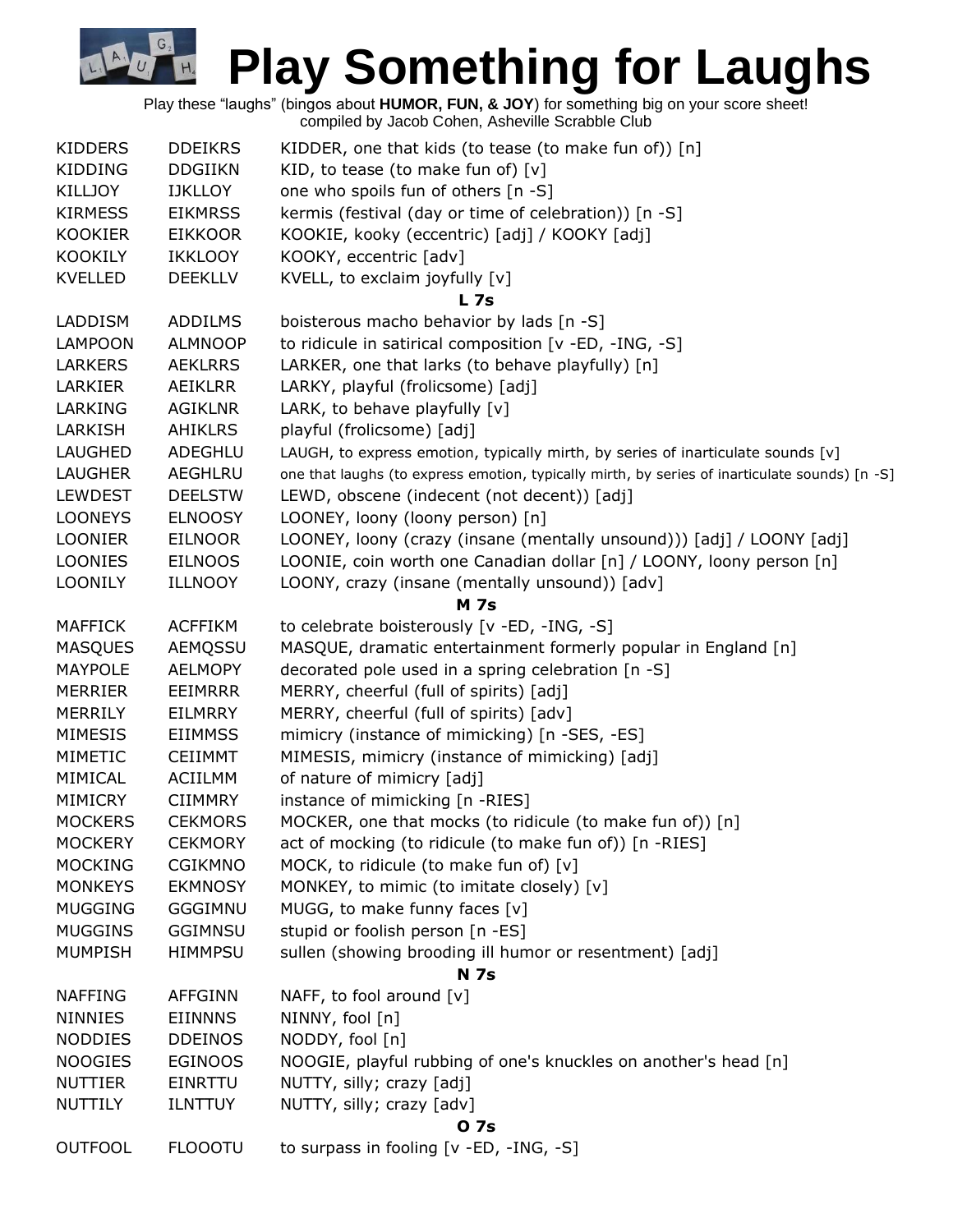Play these "laughs" (bingos about **HUMOR, FUN, & JOY**) for something big on your score sheet!

compiled by Jacob Cohen, Asheville Scrabble Club  $\overline{O}$ UTCRIN  $\overline{O}$  CINORTLL to surpass in gripping  $\overline{N}$  -NNED, -NNING,  $\overline{S}$ ]

 $G<sub>2</sub>$ 

 $U_{1}$ 

E

| UUTGRIN        | <b>GINURTU</b> | to surpass in grinning TV -NNED, -NNING, -51                                             |  |  |  |  |
|----------------|----------------|------------------------------------------------------------------------------------------|--|--|--|--|
| <b>OVERJOY</b> | <b>EJOORVY</b> | to fill with great joy [v -ED, -ING, -S]                                                 |  |  |  |  |
|                |                | <b>P</b> 7s                                                                              |  |  |  |  |
| <b>PARLORS</b> | <b>ALOPRRS</b> | PARLOR, room for entertainment of visitors [n]                                           |  |  |  |  |
| <b>PARLOUR</b> | <b>ALOPRRU</b> | parlor (room for entertainment of visitors) [n -S]                                       |  |  |  |  |
| PARODIC        | <b>ACDIOPR</b> | comically imitative [adj]                                                                |  |  |  |  |
| <b>PARROTS</b> | <b>AOPRRST</b> | PARROT, to repeat or imitate without thought or understanding [v]                        |  |  |  |  |
| <b>PARTIED</b> | ADEIPRT        | PARTY, to attend social gathering [v]                                                    |  |  |  |  |
| <b>PARTIER</b> | AEIPRRT        | PARTY, boisterous [adj] / partyer (one that parties (to attend social gathering)) [n -S] |  |  |  |  |
| <b>PARTIES</b> | <b>AEIPRST</b> | PARTY, to attend social gathering [v]                                                    |  |  |  |  |
| <b>PARTYER</b> | <b>AEPRRTY</b> | one that parties (to attend social gathering) [n -S]                                     |  |  |  |  |
| PASQUIL        | AILPQSU        | satire or lampoon [n -S]                                                                 |  |  |  |  |
| <b>PATSIES</b> | <b>AEIPSST</b> | PATSY, person who is easily fooled [n]                                                   |  |  |  |  |
| <b>PERFORM</b> | <b>EFMOPRR</b> | to begin and carry through to completion [v -ED, -ING, -S]                               |  |  |  |  |
| PIERROT        | <b>EIOPRRT</b> | clown [n -S]                                                                             |  |  |  |  |
| <b>PIXYISH</b> | HIIPSXY        | PIXY, playfully mischievous fairy or elf [adj]                                           |  |  |  |  |
| <b>PLACARD</b> | <b>AACDLPR</b> | to publicize by means of posters [v -ED, -ING, -S]                                       |  |  |  |  |
| <b>PLAYERS</b> | <b>AELPRSY</b> | PLAYER, one that plays (to engage in amusement or sport) [n]                             |  |  |  |  |
| <b>PLAYING</b> | <b>AGILNPY</b> | PLAY, to engage in amusement or sport [v]                                                |  |  |  |  |
| <b>PLEASED</b> | <b>ADEELPS</b> | PLEASE, to give enjoyment or satisfaction to [v]                                         |  |  |  |  |
| <b>PLEASER</b> | <b>AEELPRS</b> | one that pleases (to give enjoyment or satisfaction to) [n -S]                           |  |  |  |  |
| <b>PLEASES</b> | <b>AEELPSS</b> | PLEASE, to give enjoyment or satisfaction to [v]                                         |  |  |  |  |
| <b>PLISKIE</b> | <b>EIIKLPS</b> | practical joke [n -S]                                                                    |  |  |  |  |
| <b>POUTERS</b> | <b>EOPRSTU</b> | POUTER, one that pouts (to protrude lips in ill humor) [n]                               |  |  |  |  |
| <b>POUTFUL</b> | <b>FLOPTUU</b> | pouty (tending to pout) (to protrude lips in ill humor) [adj]                            |  |  |  |  |
| <b>POUTIER</b> | EIOPRTU        | POUTY, tending to pout (to protrude lips in ill humor) [adj]                             |  |  |  |  |
| <b>POUTING</b> | <b>GINOPTU</b> | POUT, to protrude lips in ill humor [v]                                                  |  |  |  |  |
| <b>PROPMAN</b> | <b>AMNOPPR</b> | man in charge of stage properties [n -MEN]                                               |  |  |  |  |
| <b>PROPMEN</b> | <b>EMNOPPR</b> | PROPMAN, man in charge of stage properties [n]                                           |  |  |  |  |
| <b>PUCKISH</b> | <b>CHIKPSU</b> | impish (mischievous) [adj]                                                               |  |  |  |  |
|                |                | Q <sub>7s</sub>                                                                          |  |  |  |  |
|                |                | <b>R</b> 7s                                                                              |  |  |  |  |
| <b>RAPTURE</b> | AEPRRTU        | to fill with great joy [v -D, -RING, -S]                                                 |  |  |  |  |
| <b>RAUCITY</b> | <b>ACIRTUY</b> | state of being raucous (loud and unruly) [n -TIES]                                       |  |  |  |  |
| <b>RAUCOUS</b> | <b>ACORSUU</b> | loud and unruly [adj]                                                                    |  |  |  |  |
| <b>RAVIEST</b> | <b>AEIRSTV</b> | RAVEY, characteristic of rave (all-night dance party with fast electronic music) [adj]   |  |  |  |  |
| <b>RAZZING</b> | AGINRZZ        | RAZZ, to deride (to ridicule (to make fun of)) [v]                                       |  |  |  |  |
| <b>REENJOY</b> | <b>EEJNORY</b> | to enjoy again [v -ED, -ING, -S]                                                         |  |  |  |  |
| <b>REJOICE</b> | <b>CEEIJOR</b> | to feel joyful [v -D, -CING, -S]                                                         |  |  |  |  |
| <b>RESTAGE</b> | <b>AEEGRST</b> | to stage again [v -G -GING, -S]                                                          |  |  |  |  |
| <b>REVELRY</b> | <b>EELRRVY</b> | noisy merrymaking [n -RIES]                                                              |  |  |  |  |
| <b>RIBALDS</b> | <b>ABDILRS</b> | RIBALD, one who uses crude language [n]                                                  |  |  |  |  |
| <b>RIBBERS</b> | <b>BBEIRRS</b> | RIBBER, one that ribs (to poke fun at) [n]                                               |  |  |  |  |
| RIBBING        | <b>BBGIINR</b> | act of one that ribs $[n-S] / RIB$ , to poke fun at $[v]$                                |  |  |  |  |
| RIDDLED        | <b>DDDEILR</b> | RIDDLE, to pierce with many holes $[v]$                                                  |  |  |  |  |
| RIDDLER        | <b>DDEILRR</b> | one that riddles (to pierce with many holes) [n -S]                                      |  |  |  |  |
| <b>RIDDLES</b> | <b>DDEILRS</b> | RIDDLE, to pierce with many holes [v]                                                    |  |  |  |  |
|                |                |                                                                                          |  |  |  |  |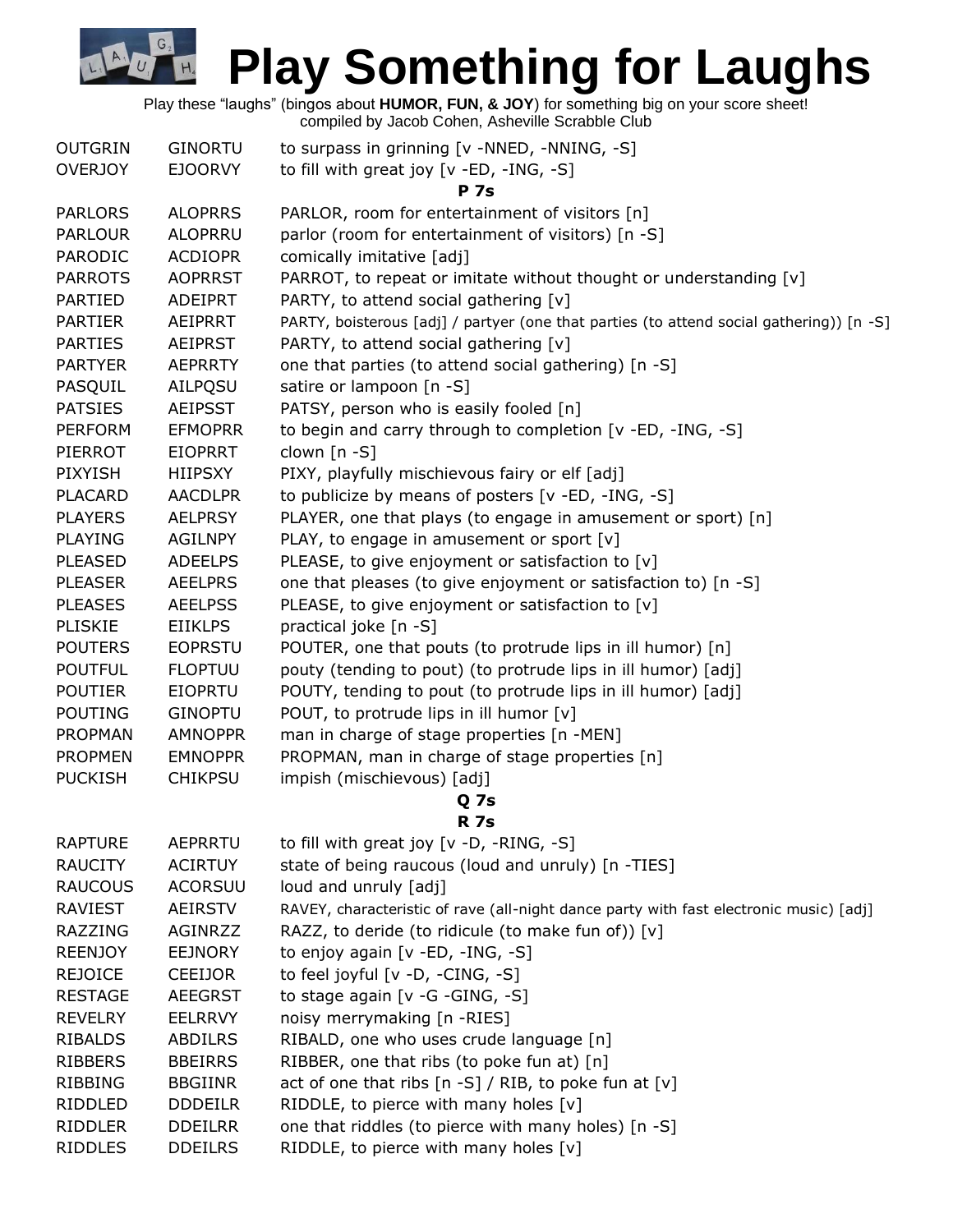Play these "laughs" (bingos about **HUMOR, FUN, & JOY**) for something big on your score sheet! compiled by Jacob Cohen, Asheville Scrabble Club

G.

| <b>RIDOTTO</b> | <b>DIOORTT</b> | public musical entertainment in 18th century England [n -S]          |  |
|----------------|----------------|----------------------------------------------------------------------|--|
| <b>RISIBLE</b> | <b>BEIILRS</b> | inclined to laugh [adj]                                              |  |
| <b>RISIBLY</b> | <b>BIILRSY</b> | RISIBLE, inclined to laugh [adv]                                     |  |
| <b>RISUSES</b> | <b>EIRSSSU</b> | RISUS, grin or laugh [n]                                             |  |
| <b>ROADIES</b> | ADEIORS        | ROADIE, person who works for traveling entertainers [n]              |  |
| <b>ROISTER</b> | <b>EIORRST</b> | to revel (to engage in revelry) [v -ED, -ING, -S]                    |  |
| <b>ROLLICK</b> | <b>CIKLLOR</b> | to frolic (to play and run about merrily) [v -ED, -ING, -S]          |  |
| <b>ROMPERS</b> | <b>EMOPRRS</b> | ROMPER, one that romps (to play boisterously) [n]                    |  |
| <b>ROMPING</b> | <b>GIMNOPR</b> | ROMP, to play boisterously [v]                                       |  |
|                |                | <b>S7s</b>                                                           |  |
| <b>SAPHEAD</b> | <b>AADEHPS</b> | foolish, stupid, or gullible person [n -S]                           |  |
| <b>SAPPIER</b> | <b>AEIPPRS</b> | SAPPY, silly (showing lack of good sense) [adj]                      |  |
| SAPPILY        | <b>AILPPSY</b> | SAPPY, silly (showing lack of good sense) [adv]                      |  |
| <b>SARCASM</b> | <b>AACMRSS</b> | sharply mocking or contemptuous remark [n -S]                        |  |
| <b>SARKIER</b> | <b>AEIKRRS</b> | SARKY, sarcastic [adj]                                               |  |
| <b>SARKILY</b> | <b>AIKLRSY</b> | SARKY, sarcastic [adv]                                               |  |
| <b>SATIRES</b> | <b>AEIRSST</b> | SATIRE, use of derisive wit to attack folly or wickedness [n]        |  |
| <b>SATIRIC</b> | <b>ACIIRST</b> | SATIRE, use of derisive wit to attack folly or wickedness [adj]      |  |
| <b>SAWNEYS</b> | <b>AENSSWY</b> | SAWNEY, foolish person [n]                                           |  |
| <b>SCAMPER</b> | <b>ACEMPRS</b> | to run playfully about [v -ED, -ING, -S]                             |  |
| <b>SCHTICK</b> | <b>CCHIKST</b> | shtick (entertainment routine) [n -S]                                |  |
| <b>SCHTIKS</b> | <b>CHIKSST</b> | SCHTIK, shtick (entertainment routine) [n]                           |  |
| <b>SENDOFF</b> | <b>DEFFNOS</b> | farewell celebration [n -S]                                          |  |
| <b>SENDUPS</b> | <b>DENPSSU</b> | SENDUP, parody [n]                                                   |  |
| <b>SHINDIG</b> | <b>DGHIINS</b> | elaborate dance or party [n -S]                                      |  |
| <b>SHINDYS</b> | <b>DHINSSY</b> | SHINDY, shindig (elaborate dance or party) [n]                       |  |
| <b>SHMUCKY</b> | <b>CHKMSUY</b> | schmucky (foolish, contemptible) [adj -KIER, -KIEST]                 |  |
| <b>SHTICKS</b> | <b>CHIKSST</b> | SHTICK, entertainment routine [n]                                    |  |
| <b>SHTICKY</b> | <b>CHIKSTY</b> | resembling shtick (entertainment routine) [adj -KIER, -KIEST]        |  |
| <b>SILLIER</b> | <b>EIILLRS</b> | SILLY, showing lack of good sense [adj]                              |  |
| <b>SILLIES</b> | <b>EIILLSS</b> | SILLY, silly person [n]                                              |  |
| <b>SILLILY</b> | <b>IILLLSY</b> | SILLY, showing lack of good sense [adv]                              |  |
| <b>SIMCHAS</b> | <b>ACHIMSS</b> | SIMCHA, Jewish private party [n]                                     |  |
| <b>SIMPERS</b> | <b>EIMPRSS</b> | SIMPER, to smile in silly manner [v]                                 |  |
| <b>SITCOMS</b> | <b>CIMOSST</b> | SITCOM, television comedy series with continuing characters [n]      |  |
| <b>SMERKED</b> | <b>DEEKMRS</b> | SMERK, to smirk (to smile in affected or smug manner) [v]            |  |
| SMILERS        | <b>EILMRSS</b> | SMILER, one that smiles (to upturn corners of mouth in pleasure) [n] |  |
| <b>SMILEYS</b> | <b>EILMSSY</b> | SMILEY, representation of smiling face [n]                           |  |
| <b>SMILIER</b> | <b>EIILMRS</b> | SMILEY, displaying smile [adj]                                       |  |
| <b>SMILIES</b> | <b>EIILMSS</b> | SMILEY, representation of smiling face [n]                           |  |
| <b>SMILING</b> | <b>GIILMNS</b> | SMILE, to upturn corners of mouth in pleasure [v]                    |  |
| SMIRKED        | <b>DEIKMRS</b> | SMIRK, to smile in affected or smug manner [v]                       |  |
| <b>SMIRKER</b> | <b>EIKMRRS</b> | one that smirks (to smile in affected or smug manner) [n -S]         |  |
| <b>SNICKER</b> | <b>CEIKNRS</b> | to utter partly stifled laugh [v -ED, -ING, -S]                      |  |
| <b>SNIGGER</b> | <b>EGGINRS</b> | to snicker (to utter partly stifled laugh) [v -ED, -ING, -S]         |  |
| <b>SOIREES</b> | <b>EEIORSS</b> | SOIREE, evening party [n]                                            |  |
| <b>SPLORES</b> | <b>ELOPRSS</b> | SPLORE, carousal (boisterous drinking party) [n]                     |  |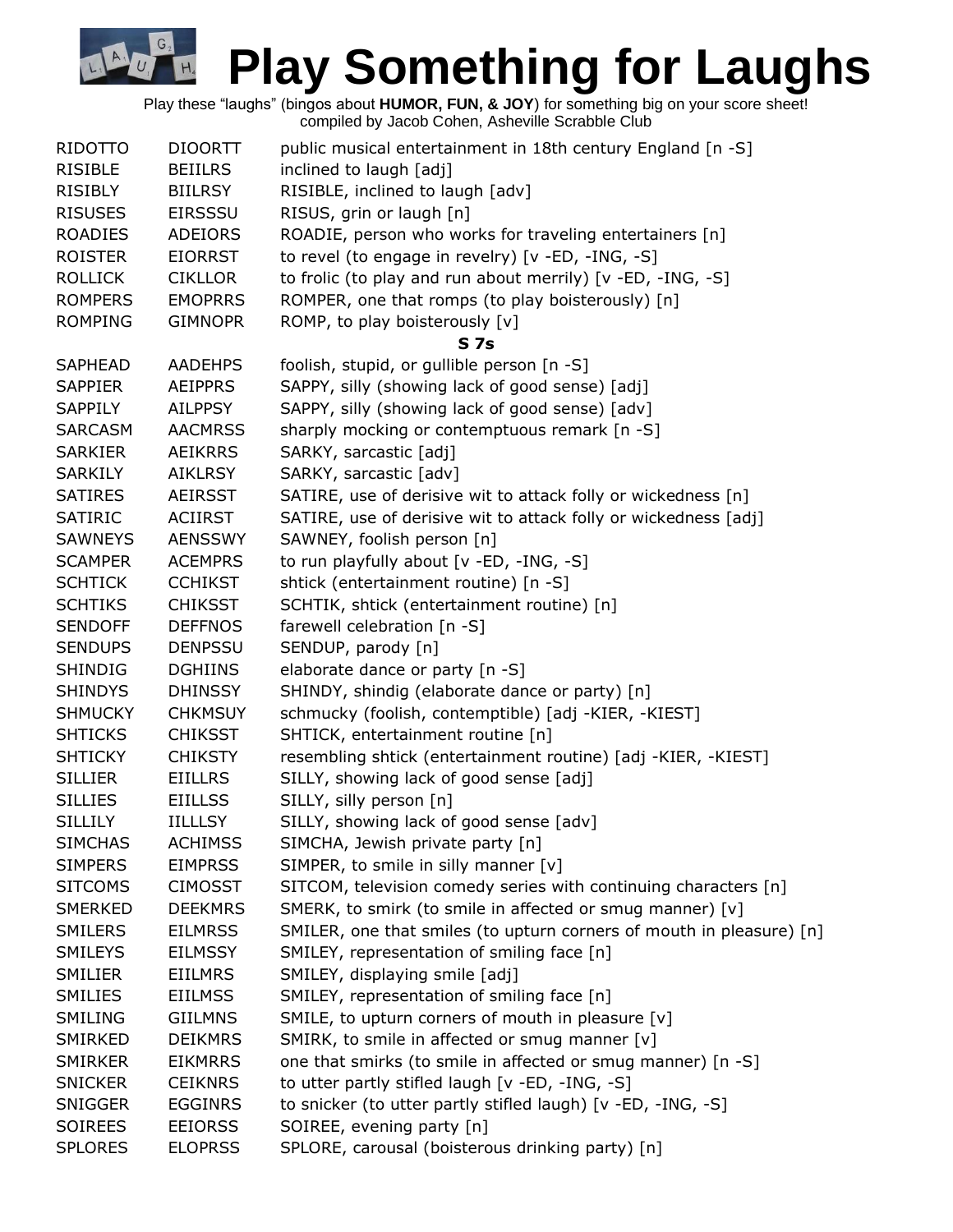Play these "laughs" (bingos about **HUMOR, FUN, & JOY**) for something big on your score sheet!

| compiled by Jacob Cohen, Asheville Scrabble Club |  |  |
|--------------------------------------------------|--|--|

G.

| <b>SPOOFED</b> | <b>DEFOOPS</b> | SPOOF, to ridicule in fun [v]                                                          |  |  |  |
|----------------|----------------|----------------------------------------------------------------------------------------|--|--|--|
| <b>SPOOFER</b> | <b>EFOOPRS</b> | one that spoofs (to ridicule in fun) [n -S]                                            |  |  |  |
| <b>STANDUP</b> | ADNPSTU        | comic monologue by performer alone on stage [n -S]                                     |  |  |  |
| <b>STOOGED</b> | <b>DEGOOST</b> | STOOGE, to act as comedian's straight man [v]                                          |  |  |  |
| <b>STOOGES</b> | <b>EGOOSST</b> | STOOGE, to act as comedian's straight man [v]                                          |  |  |  |
| <b>SUCCAHS</b> | <b>ACCHSSU</b> | SUCCAH, sukkah (temporary shelter in which meals are eaten during Jewish festival) [n] |  |  |  |
| <b>SUCCOTH</b> | <b>CCHOSTU</b> | SUCCAH, sukkah (temporary shelter in which meals are eaten during Jewish festival) [n] |  |  |  |
| <b>SUKKAHS</b> | AHKKSSU        | SUKKAH, temporary shelter in which meals are eaten during Jewish festival [n]          |  |  |  |
| <b>SUKKOTH</b> | <b>HKKOSTU</b> | SUKKAH, temporary shelter in which meals are eaten during Jewish festival [n]          |  |  |  |
|                |                | <b>T7s</b>                                                                             |  |  |  |
| <b>TAGLINE</b> | <b>AEGILNT</b> | final line of play or joke that makes point [n -S]                                     |  |  |  |
| TAMASHA        | <b>AAAHMST</b> | public entertainment in India [n -S]                                                   |  |  |  |
| <b>TAWPIES</b> | <b>AEIPSTW</b> | TAWPIE, foolish young person [n]                                                       |  |  |  |
| <b>TEASERS</b> | <b>AEERSST</b> | TEASER, one that teases (to make fun of) [n]                                           |  |  |  |
| <b>TEASING</b> | <b>AEGINST</b> | TEASE, to make fun of [v]                                                              |  |  |  |
| <b>TICKLED</b> | <b>CDEIKLT</b> | TICKLE, to touch lightly so as to produce tingling sensation [v]                       |  |  |  |
| <b>TICKLER</b> | <b>CEIKLRT</b> | one that tickles (to touch lightly so as to produce tingling sensation) [n -S]         |  |  |  |
| <b>TICKLES</b> | <b>CEIKLST</b> | TICKLE, to touch lightly so as to produce tingling sensation [v]                       |  |  |  |
| <b>TITTERS</b> | <b>EIRSTTT</b> | TITTER, to utter restrained, nervous laugh [v]                                         |  |  |  |
| <b>TOMFOOL</b> | <b>FLMOOOT</b> | foolish person $[n -S]$                                                                |  |  |  |
| <b>TUMMLER</b> | <b>ELMMRTU</b> | entertainer who encourages audience participation [n -S]                               |  |  |  |
| <b>TWADDLE</b> | <b>ADDELTW</b> | to talk foolishly [v -D, -S, -LING]                                                    |  |  |  |
| <b>TWATTLE</b> | <b>AELTTTW</b> | to twaddle (to talk foolishly) [v -D, -LING, -S]                                       |  |  |  |
| TWITTED        | <b>DEITTTW</b> | TWIT, to ridicule (to make fun of) [v]                                                 |  |  |  |
|                |                | <b>U</b> 7s                                                                            |  |  |  |
| <b>UNCOMIC</b> | <b>CCIMNOU</b> | not comic [adj]                                                                        |  |  |  |
| <b>UNFUNNY</b> | <b>FNNNUUY</b> | not funny (causing laughter or amusement) [adj -NNIER, -NNIEST]                        |  |  |  |
|                |                | <b>V</b> 7s                                                                            |  |  |  |
|                |                | <b>W</b> 7s                                                                            |  |  |  |
| <b>WACKIER</b> | <b>ACEIKRW</b> | WACKY, very irrational [adj]                                                           |  |  |  |
| <b>WACKILY</b> | <b>ACIKLWY</b> | WACKY, very irrational [adv]                                                           |  |  |  |
| <b>WACKOES</b> | <b>ACEKOSW</b> | WACKO, wacky person [n]                                                                |  |  |  |
| <b>WAGGERY</b> | <b>AEGGRWY</b> | waggish behavior [n -RIES]                                                             |  |  |  |
| WAGGISH        | <b>AGGHISW</b> | playfully humorous [adj]                                                               |  |  |  |
| WAGSOME        | <b>AEGMOSW</b> | waggish (playfully humorous) [adj]                                                     |  |  |  |
| <b>WHOOPEE</b> | <b>EEHOOPW</b> | boisterous fun [n -S]                                                                  |  |  |  |
| <b>WHOOPIE</b> | <b>EHIOOPW</b> | whoopee (boisterous fun) [n -S]                                                        |  |  |  |
| WIFTIER        | <b>EFIIRTW</b> | WIFTY, ditsy (silly, eccentric) [adj]                                                  |  |  |  |
| WITLING        | <b>GIILNTW</b> | one who considers himself witty [n -S]                                                 |  |  |  |
| WITTIER        | <b>EIIRTTW</b> | WITTY, humorously clever [adj]                                                         |  |  |  |
| WITTILY        | <b>IILTTWY</b> | in witty (humorously clever) manner [adv]                                              |  |  |  |
|                |                | X <sub>7s</sub>                                                                        |  |  |  |
|                |                | Y <sub>7s</sub>                                                                        |  |  |  |
| <b>YOCKING</b> | <b>CGIKNOY</b> | YOCK, to laugh boisterously [v]                                                        |  |  |  |
| <b>YUCKING</b> | <b>CGIKNUY</b> | YUCK, to yuk (to laugh loudly) [v]                                                     |  |  |  |
| <b>YUKKING</b> | <b>GIKKNUY</b> | YUK, to laugh loudly [v]                                                               |  |  |  |